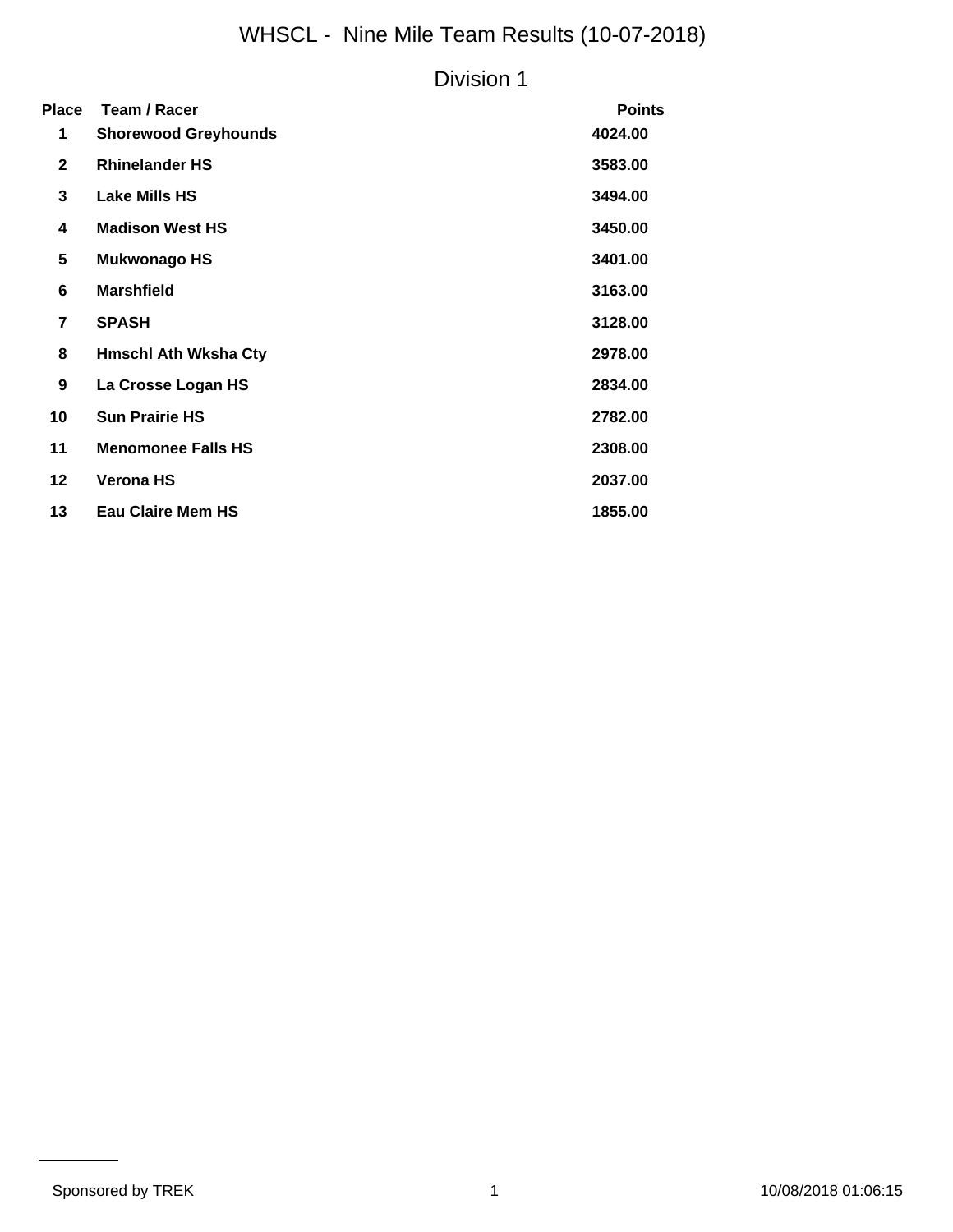# WHSCL - Nine Mile Team Results (10-07-2018)

### Division 2

| <b>Place</b><br>1 | Team / Racer<br><b>Wausau East</b> | <b>Points</b><br>2054.00 |
|-------------------|------------------------------------|--------------------------|
| $\mathbf{2}$      | <b>Rhinelander NW Comp</b>         | 2001.00                  |
| 3                 | <b>Fall Creek Comp</b>             | 1996.00                  |
| 4                 | <b>Green Bay Composite</b>         | 1940.00                  |
| 5                 | <b>Westosha Comp IL</b>            | 1911.00                  |
| 6                 | <b>Central WI Comp</b>             | 1869.00                  |
| $\overline{7}$    | <b>Wausau Composite</b>            | 1852.00                  |
| 8                 | <b>Cambridge HS</b>                | 1851.00                  |
| 9                 | <b>Marquette Senior HS</b>         | 1832.00                  |
| 10                | <b>Hayward HS</b>                  | 1757.00                  |
| 11                | <b>LaCrosse Central HS</b>         | 1750.00                  |
| 12                | <b>Westosha Comp</b>               | 1735.00                  |
| 13                | <b>Westosha Comp NPier</b>         | 1704.00                  |
| 14                | <b>Lake Ctry Composite</b>         | 1645.00                  |
| 15                | <b>Rice Lake Composite</b>         | 1626.00                  |
| 16                | <b>Cam-Rock Comp</b>               | 1599.00                  |
| 17                | Onalaska HS                        | 1572.00                  |
| 18                | <b>Fox Valley Composite</b>        | 1513.00                  |
| 19                | <b>Janesville</b>                  | 1448.00                  |
| 20                | <b>Washington Cty Comp</b>         | 1396.00                  |
| 21                | <b>MKE/Northshore Comp</b>         | 1355.00                  |
| 22                | <b>Westosha Comp SPort</b>         | 1312.00                  |
| 23                | <b>Madison East HS</b>             | 1303.00                  |
| 24                | <b>Sauk Prairie HS</b>             | 1297.00                  |
| 25                | <b>Blackhawk Composite</b>         | 1242.00                  |
| 26                | <b>Pewaukee MTB</b>                | 1224.00                  |
| 27                | <b>Holmen HS</b>                   | 1221.00                  |
| 28                | <b>MKE MTB Composite</b>           | 1171.00                  |
| 29                | <b>Sauk Prairie Comp</b>           | 1146.00                  |
| 30                | <b>West Bend West HS</b>           | 1094.00                  |
| 31                | <b>Verona Composite</b>            | 981.00                   |